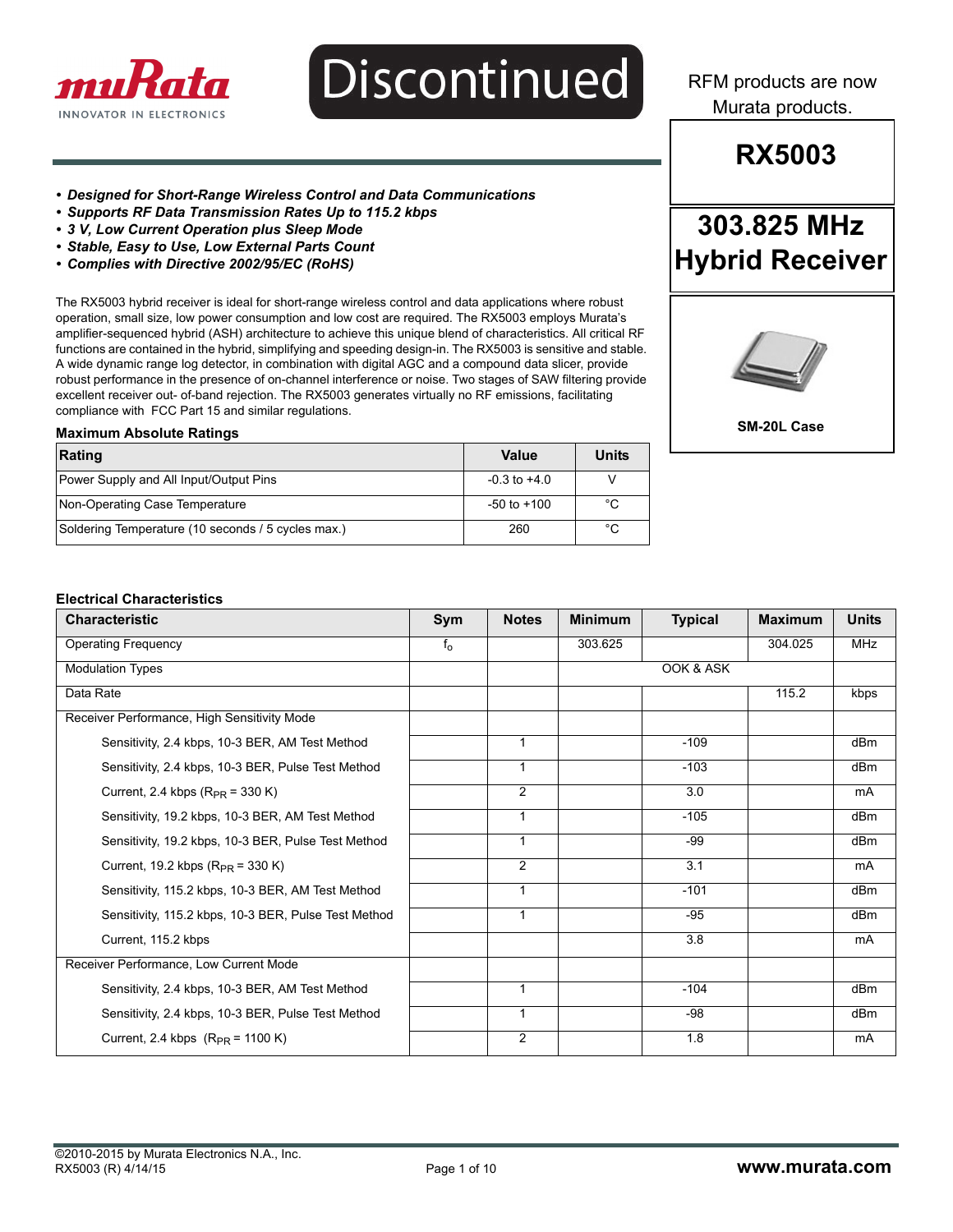AGCCAP ∥3 4 PKDET 5 CMPIN ∏6 7

BBOUT

VCC1∏2

C

GND1

9 LPFADJ

GND2

TXMOD<sup>18</sup>

RXDATA

#### **Electrical Characteristics (typical values given for 3.0 Vdc power supply, 25 °C)**

| .<br><b>Characteristic</b>             | <b>Sym</b>     | <b>Notes</b> | <b>Minimum</b> | <b>Typical</b> | <b>Maximum</b> | <b>Units</b> |
|----------------------------------------|----------------|--------------|----------------|----------------|----------------|--------------|
| Receiver Out-of-Band Rejection, ±5% fo | $R_{\pm 5\%}$  |              |                | 80             |                | dB           |
| Receiver Ultimate Rejection            | $R_{ULT}$      | 3            |                | 100            |                | dB           |
| Sleep Mode Current                     | Ιs             |              |                | 0.7            |                | μA           |
| Power Supply Voltage Range             | $V_{\rm CC}$   |              | 2.2            |                | 3.7            | Vdc          |
| Power Supply Voltage Ripple            |                |              |                |                | 10             | $mV_{P-P}$   |
| <b>Ambient Operating Temperature</b>   | <sup>1</sup> A |              | -40            |                | 85             | °C           |

### **CAUTION: Electrostatic Sensitive Device. Observe precautions for handling. NOTES:**

- 1. Typical sensitivity data is based on a 10<sup>-3</sup> bit error rate (BER), using DC-balanced data. There are two test methods commonly used to measure OOK/ASK receiver sensitivity, the "100% AM" test method and the "Pulse" tes
- 2. At low data rates it is possible to adjust the ASH pulse generator to trade-off some receiver sensitivity for lower operating current. Sensitivity data and receiver current are given at 2.4 kbps for both high sensitivity operation (R<sub>PR</sub> = 330 K) and low current operation (R<sub>PR</sub> = 1100 K).<br>3. Data is given with the ASH radio matched to a 50 ohm load. Matching component values are giv
- 
- 4. See Table 1 on Page 8 for additional information on ASH radio event timing.

11

13 TXMOD THLD1

10

ASH Transceiver Pin Out

 $\overline{20}$ 

12 THLD2

RREF

14 PRATE 15 PWIDTH 16 VCC2 17 CNTRL1

19 GND3

18 CNTRL0

RFIO



| <b>Dimension</b> |            | mm         |            | <b>Inches</b> |            |            |
|------------------|------------|------------|------------|---------------|------------|------------|
|                  | <b>Min</b> | <b>Nom</b> | <b>Max</b> | Min           | <b>Nom</b> | <b>Max</b> |
| A                | 10.795     | 10.922     | 11.049     | .425          | .430       | .435       |
| B                | 9.525      | 9.652      | 9.779      | .375          | .380       | .385       |
| C                | 1.778      | 1.905      | 2.032      | .070          | .075       | .080       |
| D                | 3.048      | 3.175      | 3.302      | .120          | .125       | .130       |
| E                | 0.381      | 0.508      | 0.635      | .015          | .020       | .025       |
| F                | 0.889      | 1.016      | 1.143      | .035          | .040       | .045       |
| G                | 3.175      | 3.302      | 3.429      | .125          | .130       | .135       |
| н                | 1.778      | 1.905      | 2.032      | .070          | .075       | 0.80       |

**SM-20L Package Drawing**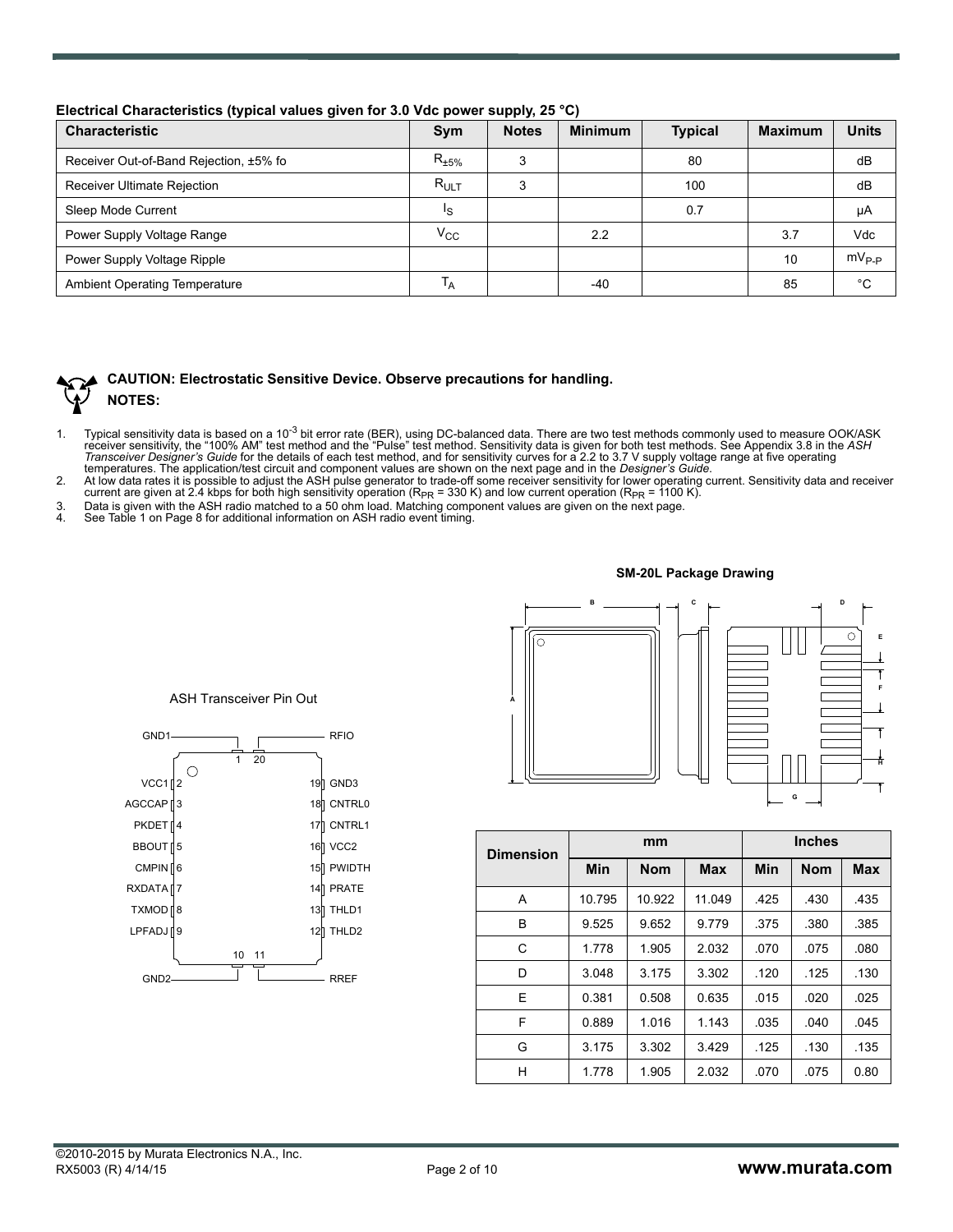



#### **Receiver Set-Up, 3.0 Vdc, -40 to +85 °C**

| <b>Item</b>               | Symbol                       | <b>OOK</b>               | <b>OOK</b>               | <b>ASK</b>               | <b>Units</b> | <b>Notes</b>                 |
|---------------------------|------------------------------|--------------------------|--------------------------|--------------------------|--------------|------------------------------|
| Nominal NRZ Data Rate     | $DR_{NOM}$                   | 2.4                      | 19.2                     | 115.2                    | kbps         | see page 1& 2                |
| Minimum Signal Pulse      | $\mathrm{SP}_{\mathrm{MIN}}$ | 416.67                   | 52.08                    | 8.68                     | μs           | single bit                   |
| Maximum Signal Pulse      | $\mathrm{SP}_{\mathrm{MAX}}$ | 1666.68                  | 208.32                   | 34.72                    | μs           | 4 bits of same value         |
| <b>AGCCAP Capacitor</b>   | $C_{AGC}$                    | $\overline{\phantom{a}}$ | $\overline{\phantom{a}}$ | 2200                     | pF           | ±10% ceramic                 |
| <b>PKDET Capacitor</b>    | $C_{PKD}$                    | $\overline{\phantom{a}}$ | $\overline{\phantom{a}}$ | 0.001                    | μF           | $±10\%$ ceramic              |
| <b>BBOUT Capacitor</b>    | $C_{\mathsf{BBO}}$           | 0.1                      | 0.015                    | 0.0027                   | μF           | $±10\%$ ceramic              |
| <b>BBOUT Resistor</b>     | $R_{\text{BBO}}$             | 12                       | 0                        | $\mathbf 0$              | K            | ±5%                          |
| LPFAUX Capacitor          | $C_{LPF}$                    | 0.0047                   | $\overline{\phantom{a}}$ | $\overline{\phantom{a}}$ | μF           | ±5%                          |
| <b>LPFADJ Resistor</b>    | $R_{\mathsf{LPF}}$           | 300                      | 100                      | 15                       | K            | ±5%                          |
| <b>RREF Resistor</b>      | $R_{REF}$                    | 100                      | 100                      | 100                      | K            | ±1%                          |
| <b>THLD2 Resistor</b>     | $R$ <sub>TH2</sub>           | $\overline{a}$           |                          | 100                      | K            | $±1\%$ , for 6 dB below peak |
| <b>THLD1 Resistor</b>     | $R$ <sub>TH1</sub>           | $\Omega$                 | $\Omega$                 | 10                       | K            | ±1%, typical values          |
| <b>PRATE Resistor</b>     | $R_{PR}$                     | 330                      | 330                      | 160                      | K            | ±5%                          |
| <b>PWIDTH Resistor</b>    | $R_{PW}$                     | 270 to GND               | 270 to GND               | 1000 to Vcc              | K            | ±5%                          |
| DC Bypass Capacitor       | $C_{DCB}$                    | 4.7                      | 4.7                      | 4.7                      | μF           | tantalum                     |
| RF Bypass Capacitor 1     | $C_{RFB1}$                   | 100                      | 100                      | 100                      | pF           | ±5% NPO                      |
| Antenna Tuning Inductor   | $L_{\text{AT}}$              | 82                       | 82                       | 82                       | nH           | 50 ohm antenna               |
| Shunt Tuning/ESD Inductor | LESD                         | 33                       | 33                       | 33                       | nH           | 50 ohm antenna               |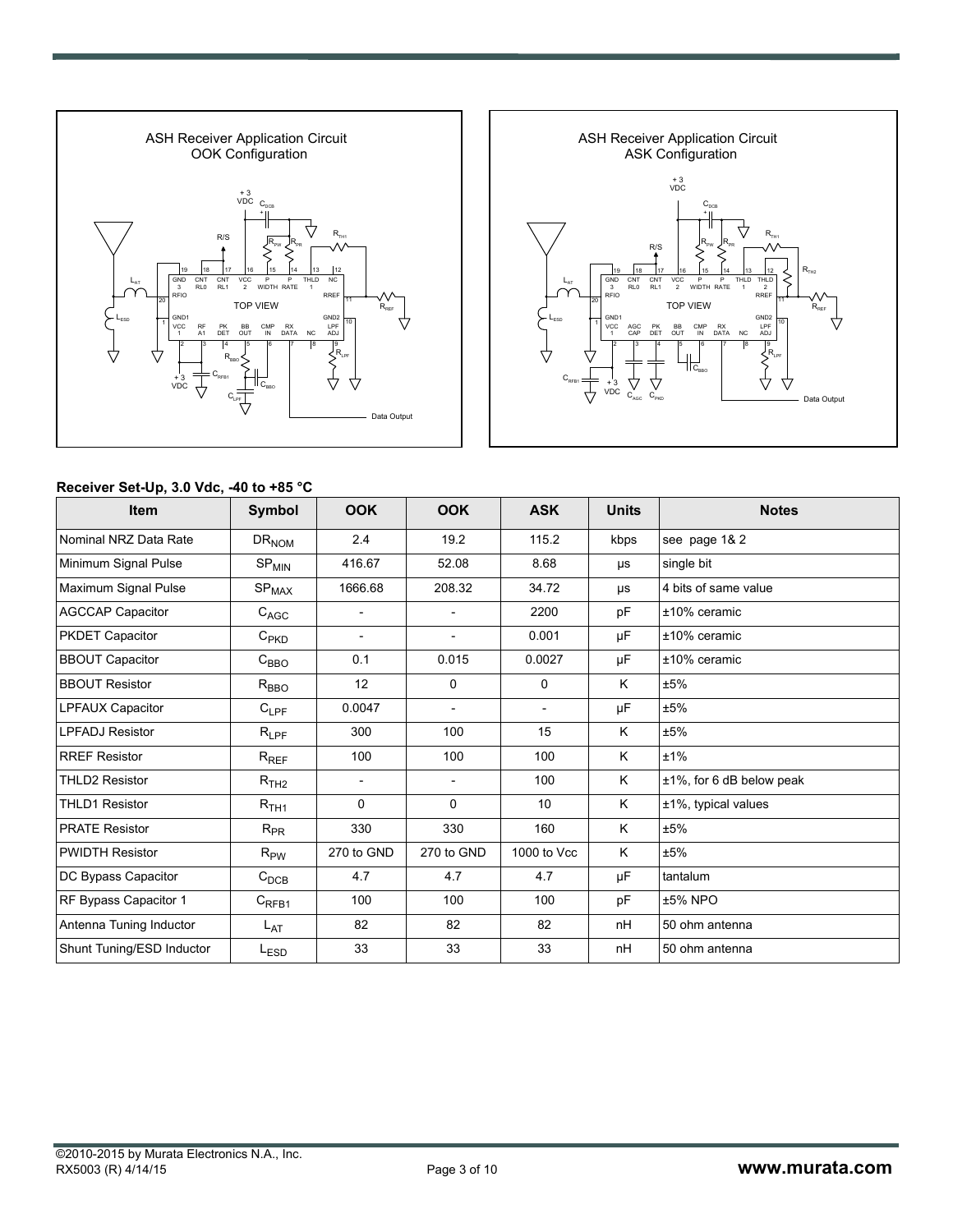## **ASH Receiver Theory of Operation**

#### **Introduction**

Murata's RX5000 series amplifier-sequenced hybrid (ASH) receivers are specifically designed for short-range wireless control and data communication applications. The receivers provide robust operation, very small size, low power consumption and low implementation cost. All critical RF functions are contained in the hybrid, simplifying and speeding design-in. The ASH receiver can be readily configured to support a wide range of data rates and protocol requirements. The receiver features virtually no RF emissions, making it easy to certify to short-range (unlicensed) radio regulations.

#### **Amplifier-Sequenced Receiver Operation**

The ASH receiver's unique feature set is made possible by its system architecture. The heart of the receiver is the amplifiersequenced receiver section, which provides more than 100 dB of stable RF and detector gain without any special shielding or decoupling provisions. Stability is achieved by distributing the total RF gain over *time*. This is in contrast to a superheterodyne receiver, which achieves stability by distributing total RF gain over multiple frequencies.

Figure 1 shows the basic block diagram and timing cycle for an amplifier-sequenced receiver. Note that the bias to RF amplifiers RFA1 and RFA2 are independently controlled by a pulse

generator, and that the two amplifiers are coupled by a surface acoustic wave (SAW) delay line, which has a typical delay of  $0.5$   $\mu$ s.

An incoming RF signal is first filtered by a narrow-band SAW filter, and is then applied to RFA1. The pulse generator turns RFA1 ON for 0.5 µs. The amplified signal from RFA1 emerges from the SAW delay line at the input to RFA2. RFA1 is now switched OFF and RFA2 is switched ON for 0.55 µs, amplifying the RF signal further. The ON time for RFA2 is usually set at 1.1 times the ON time for RFA1, as the filtering effect of the SAW delay line stretches the signal pulse from RFA1 somewhat. As shown in the timing diagram, RFA1 and RFA2 are never on at the same time, assuring excellent receiver stability. Note that the narrow-band SAW filter eliminates sampling sideband responses outside of the receiver passband, and the SAW filter and delay line act together to provide very high receiver ultimate rejection.

Amplifier-sequenced receiver operation has several interesting characteristics that can be exploited in system design. The RF amplifiers in an amplifier-sequenced receiver can be turned on and off almost instantly, allowing for very quick power-down (sleep) and wake-up times. Also, both RF amplifiers can be off between ON sequences to trade-off receiver noise figure for lower average current consumption. The effect on noise figure can be modeled as if RFA1 is on continuously, with an attenuator placed in front of it with a loss equivalent to  $10*log_{10}(RFA1$  duty factor), where the duty factor is the average amount of time RFA1 is ON (up to 50%).

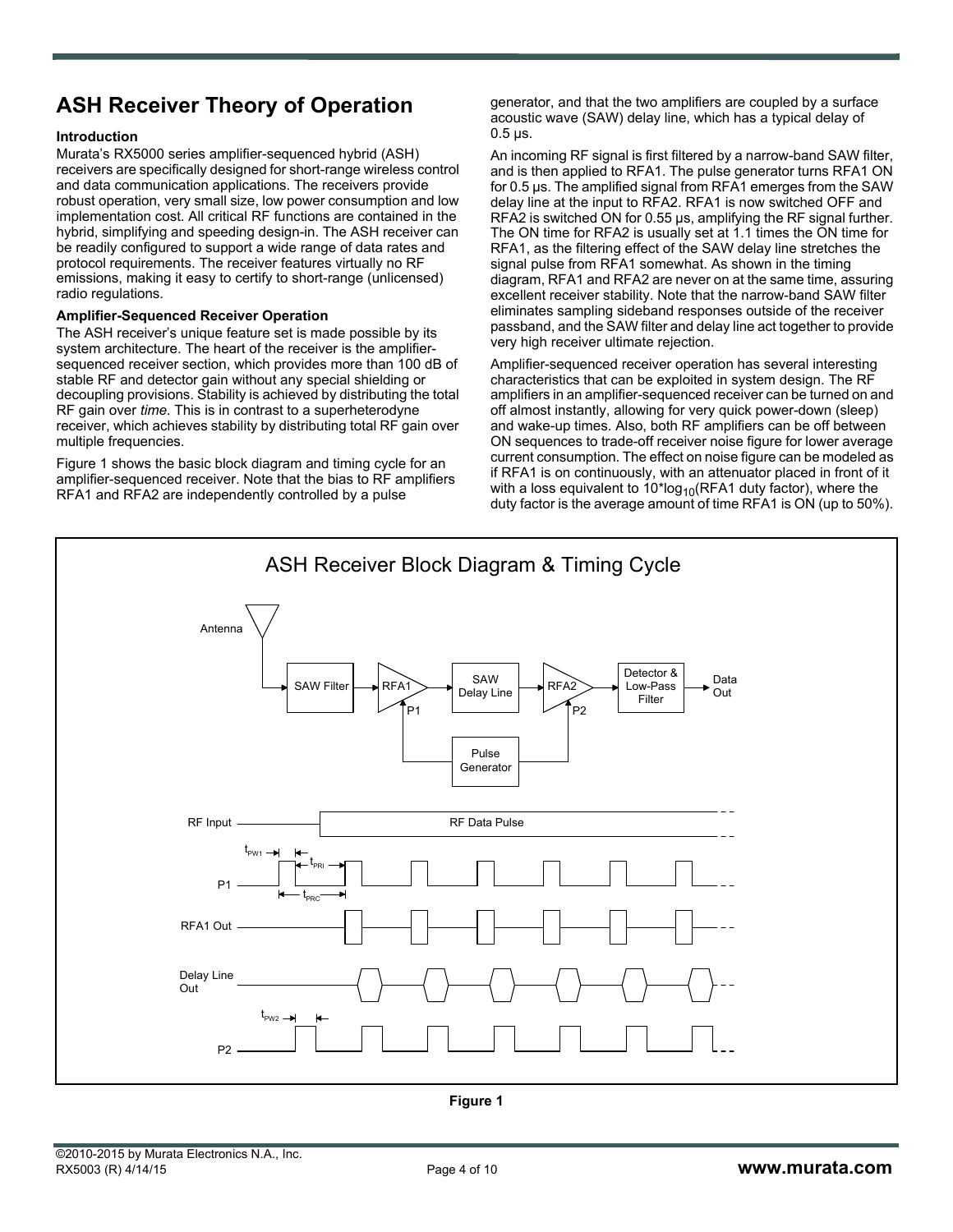

**Figure 2**

Since an amplifier-sequenced receiver is inherently a sampling receiver, the overall cycle time between the start of one RFA1 ON sequence and the start of the next RFA1 ON sequence should be set to sample the narrowest RF data pulse at least 10 times. Otherwise, significant edge jitter will be added to the detected data pulse.

#### **RX5000 Series ASH Receiver Block Diagram**

Figure 2 is the general block diagram of the RX5000 series ASH receiver. Please refer to Figure 2 for the following discussions.

#### **Antenna Port**

The only external RF components needed for the receiver are the antenna and its matching components. Antennas presenting an impedance in the range of 35 to 72 ohms resistive can be satisfactorily matched to the RFIO pin with a series matching coil and a shunt matching/ESD protection coil. Other antenna impedances can be matched using two or three components. For some impedances, two inductors and a capacitor will be required. A DC path from RFIO to ground is required for ESD protection.

#### **Receiver Chain**

The output of the SAW filter drives amplifier RFA1. This amplifier includes provisions for detecting the onset of saturation (AGC Set), and for switching between 35 dB of gain and 5 dB of gain (Gain Select). AGC Set is an input to the AGC Control function, and Gain Select is the AGC Control function output. ON/OFF control to RFA1 (and RFA2) is generated by the Pulse Generator & RF Amp Bias function. The output of RFA1 drives the SAW delay line, which has a nominal delay of 0.5  $\mu$ s.

The second amplifier, RFA2, provides 51 dB of gain below saturation. The output of RFA2 drives a full-wave detector with 19 dB of threshold gain. The onset of saturation in each section of RFA2 is detected and summed to provide a logarithmic response. This is added to the output of the full-wave detector to produce an overall detector response that is square law for low signal levels, and transitions into a log response for high signal levels. This combination provides excellent threshold sensitivity and more than 70 dB of detector dynamic range. In combination with the 30 dB of AGC range in RFA1, more than 100 dB of receiver dynamic range is achieved.

The detector output drives a gyrator filter. The filter provides a three-pole, 0.05 degree equiripple low-pass response with excellent group delay flatness and minimal pulse ringing. The 3 dB bandwidth of the filter can be set from 4.5 kHz to 1.8 MHz with an external resistor.

The filter is followed by a base-band amplifier which boosts the detected signal to the BBOUT pin. When the receiver RF amplifiers are operating at a 50%-50% duty cycle, the BBOUT signal changes about 10 mV/dB, with a peak-to-peak signal level of up to 685 mV. For lower duty cycles, the mV/dB slope and peak-to-peak signal level are proportionately less. The detected signal is riding on a 1.1 Vdc level that varies somewhat with supply voltage, temperature, etc. BBOUT is coupled to the CMPIN pin or to an external data recovery process (DSP, etc.) by a series capacitor. The correct value of the series capacitor depends on data rate, data run length, and other factors as discussed in the *ASH Transceiver Designer's Guide*.

When an external data recovery process is used with AGC, BBOUT must be coupled to the external data recovery process and CMPIN by separate series coupling capacitors. The AGC reset function is driven by the signal applied to CMPIN.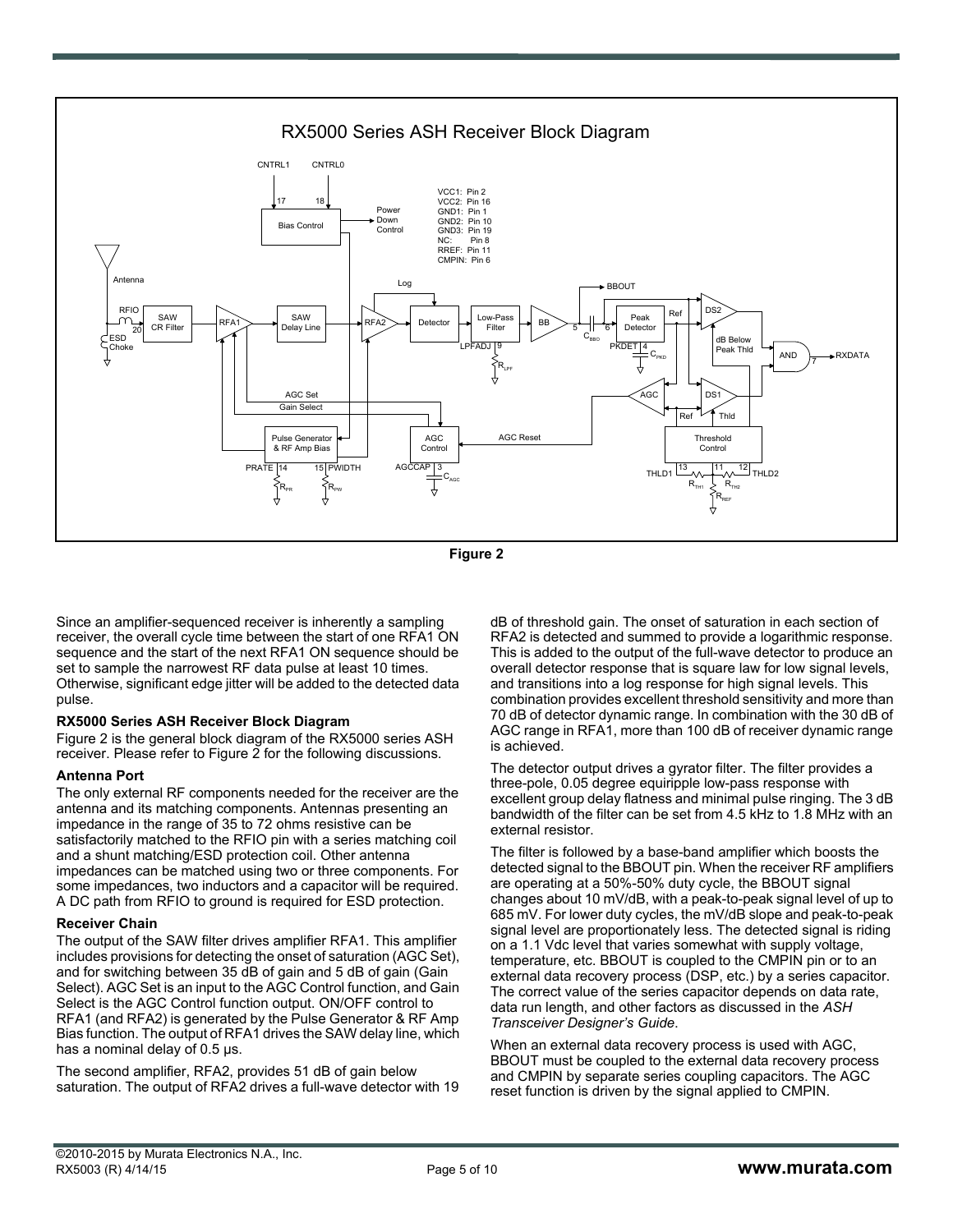When the receiver is placed in the power-down (sleep) mode, the output impedance of BBOUT becomes very high. This feature helps preserve the charge on the coupling capacitor to minimize data slicer stabilization time when the receiver switches out of the sleep mode.

#### **Data Slicers**

The CMPIN pin drives two data slicers, which convert the analog signal from BBOUT back into a digital stream. The best data slicer choice depends on the system operating parameters. Data slicer DS1 is a capacitively-coupled comparator with provisions for an adjustable threshold. DS1 provides the best performance at low signal-to-noise conditions. The threshold, or squelch, offsets the comparator's slicing level from 0 to 90 mV, and is set with a resistor between the RREF and THLD1 pins. This threshold allows a tradeoff between receiver sensitivity and output noise density in the nosignal condition. For best sensitivity, the threshold is set to 0. In this case, noise is output continuously when no signal is present. This, in turn, requires the circuit being driven by the RXDATA pin to be able to process noise (and signals) continuously.

This can be a problem if RXDATA is driving a circuit that must "sleep" when data is not present to conserve power, or when it its necessary to minimize false interrupts to a multitasking processor. In this case, noise can be greatly reduced by increasing the threshold level, but at the expense of sensitivity. The best 3 dB bandwidth for the low-pass filter is also affected by the threshold level setting of DS1. The bandwidth must be increased as the threshold is increased to minimize data pulse-width variations with signal amplitude.

Data slicer DS2 can overcome this compromise once the signal level is high enough to enable its operation. DS2 is a "dB-belowpeak" slicer. The peak detector charges rapidly to the peak value of each data pulse, and decays slowly in between data pulses (1:1000 ratio). The slicer trip point can be set from 0 to 120 mV below this peak value with a resistor between RREF and THLD2. A threshold of 60 mV is the most common setting, which equates to "6 dB below peak" when RFA1 and RFA2 are running a 50%- 50% duty cycle. Slicing at the "6 dB-below-peak" point reduces the signal amplitude to data pulse-width variation, allowing a lower 3 dB filter bandwidth to be used for improved sensitivity.

DS2 is best for ASK modulation where the transmitted waveform has been shaped to minimize signal bandwidth. However, DS2 is subject to being temporarily "blinded" by strong noise pulses, which can cause burst data errors. Note that DS1 is active when DS2 is used, as RXDATA is the logical AND of the DS1 and DS2 outputs. DS2 can be disabled by leaving THLD2 disconnected. A non-zero DS1 threshold is required for proper AGC operation.

#### **AGC Control**

The output of the Peak Detector also provides an AGC Reset signal to the AGC Control function through the AGC comparator. The purpose of the AGC function is to extend the dynamic range of the receiver, so that the receiver can operate close to its transmitter when running ASK and/or high data rate modulation. The onset of saturation in the output stage of RFA1 is detected and generates the AGC Set signal to the AGC Control function. The AGC Control function then selects the 5 dB gain mode for RFA1. The AGC Comparator will send a reset signal when the Peak Detector output (multiplied by 0.8) falls below the threshold voltage for DS1.

A capacitor at the AGCCAP pin avoids AGC "chattering" during the time it takes for the signal to propagate through the low-pass filter and charge the peak detector. The AGC capacitor also allows the hold-in time to be set longer than the peak detector decay time to

avoid AGC chattering during runs of "0" bits in the received data stream. Note that AGC operation requires the peak detector to be functioning, even if DS2 is not being used. AGC operation can be defeated by connecting the AGCCAP pin to Vcc. The AGC can be latched on once engaged by connecting a 150 kilohm resistor between the AGCCAP pin and ground in lieu of a capacitor.

#### **Receiver Pulse Generator and RF Amplifier Bias**

The receiver amplifier-sequence operation is controlled by the Pulse Generator & RF Amplifier Bias module, which in turn is controlled by the PRATE and PWIDTH input pins, and the Power Down (sleep) Control Signal from the Bias Control function.

In the low data rate mode, the interval between the falling edge of one RFA1 ON pulse to the rising edge of the next RFA1 ON pulse  $t_{PR1}$  is set by a resistor between the PRATE pin and ground. The interval can be adjusted between 0.1 and 5 µs. In the high data rate mode (selected at the PWIDTH pin) the receiver RF amplifiers operate at a nominal 50%-50% duty cycle. In this case, the startto-start period t<sub>PRC</sub> for ON pulses to RFA1 are controlled by the PRATE resistor over a range of 0.1 to 1.1  $\mu$ s.

In the low data rate mode, the PWIDTH pin sets the width of the ON pulse  $t_{PW1}$  to RFA1 with a resistor to ground (the ON pulse width t<sub>PW2</sub> to RFA2 is set at 1.1 times the pulse width to RFA1 in the low data rate mode). The ON pulse width  $t_{PW1}$  can be adjusted between 0.55 and 1 µs. However, when the PWIDTH pin is connected to Vcc through a 1 M resistor, the RF amplifiers operate at a nominal 50%-50% duty cycle, facilitating high data rate operation. In this case, the RF amplifiers are controlled by the PRATE resistor as described above.

Both receiver RF amplifiers are turned off by the Power Down Control Signal, which is invoked in the sleep mode.

#### **Receiver Mode Control**

The receiver operating modes – receive and power-down (sleep), are controlled by the Bias Control function, and are selected with the CNTRL1 and CNTRL0 control pins. Setting CNTRL1 and CNTRL0 both high place the unit in the receive mode. Setting CNTRL1 and CNTRL0 both low place the unit in the power-down (sleep) mode. CNTRL1 and CNTRL0 are CMOS compatible inputs. These inputs must be held at a logic level; they cannot be left unconnected.

#### **Receiver Event Timing**

Receiver event timing is summarized in Table 1. Please refer to this table for the following discussions.

#### **Turn-On Timing**

The maximum time t<sub>PR</sub> required for the receive function to become operational at turn on is influenced by two factors. All receiver circuitry will be operational 5 ms after the supply voltage reaches 2.2 Vdc. The BBOUT-CMPIN coupling-capacitor is then DC stabilized in 3 time constants  $(3<sup>*</sup> t_{BBC})$ . The total turn-on time to stable receiver operation for a 10 ms power supply rise time is:

 $t_{PR}$  = 15 ms + 3\* $t_{BBC}$ 

#### **Sleep and Wake-Up Timing**

The maximum transition time from the receive mode to the powerdown (sleep) mode  $t_{RS}$  is 10 µs after CNTRL1 and CNTRL0 are both low (1 µs fall time).

The maximum transition time  $t_{SR}$  from the sleep mode to the receive mode is  $3*_{BBC}$ , where  $t_{BBC}$  is the BBOUT-CMPIN coupling-capacitor time constant. When the operating temperature is limited to 60 oC, the time required to switch from sleep to receive is dramatically less for short sleep times, as less charge leaks away from the BBOUT- CMPIN coupling capacitor.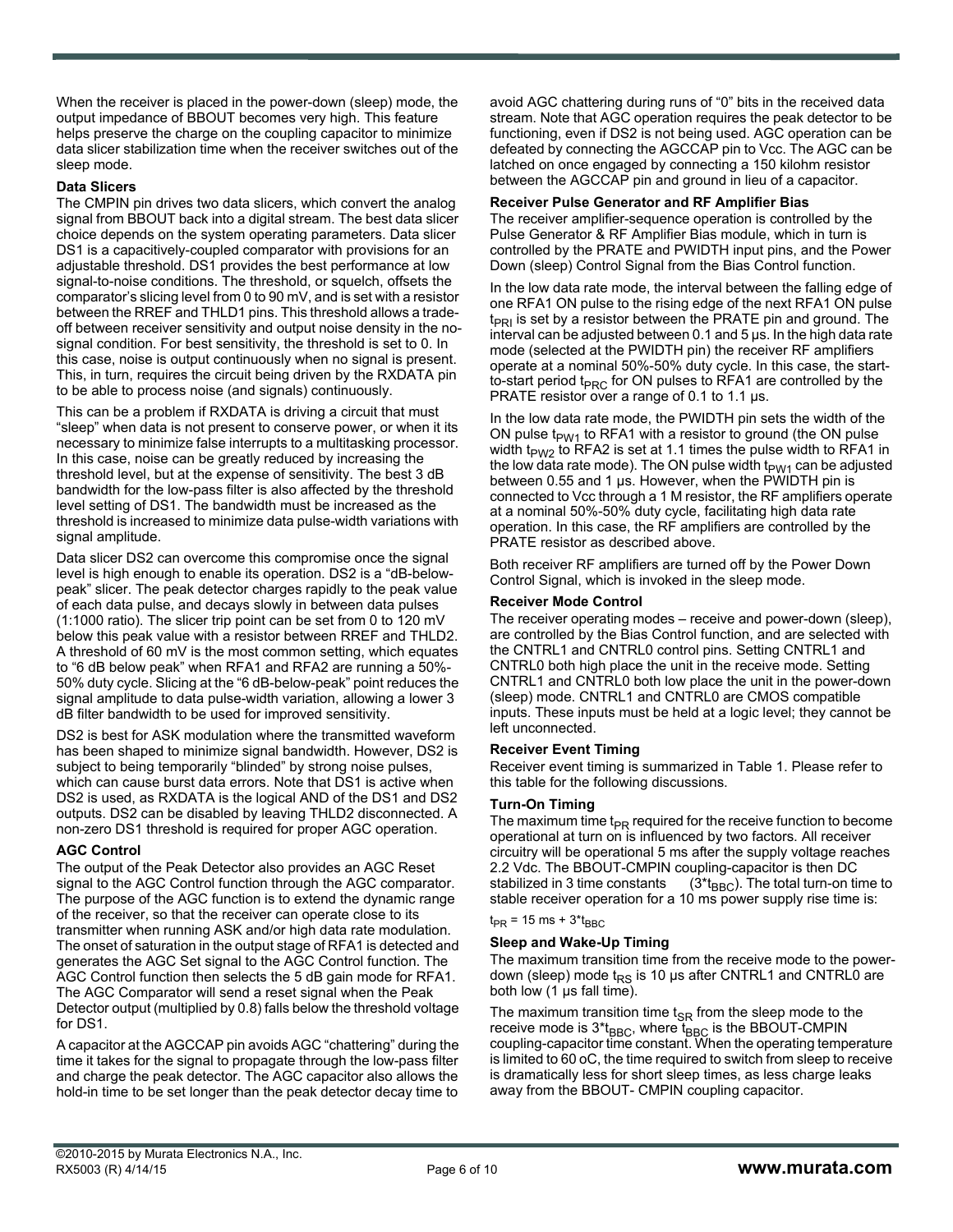#### **AGC Timing**

The maximum AGC engage time  $t_{AGC}$  is 5 µs after the reception of a -30 dBm RF signal with a 1 µs envelope rise time.

The minimum AGC hold-in time is set by the value of the capacitor at the AGCCAP pin. The hold-in time  $t_{AGH} = C_{AGC}/19.1$ , where  $t_{AGH}$  is in µs and  $C_{AGC}$  is in pF.

#### **Peak Detector Timing**

The Peak Detector attack time constant is set by the value of the capacitor at the PKDET pin. The attack time  $t_{PKA} = C_{PKD}/4167$ , where t<sub>PKA</sub> is in µs and C<sub>PKD</sub> is in pF. The Peak Detector decay time constant  $t_{PKD}$  = 1000\*t<sub>PKA</sub>.

#### **Pulse Generator Timing**

In the low data rate mode, the interval  $t_{PRI}$  between the falling edge of an ON pulse to the first RF amplifier and the rising edge of the next ON pulse to the first RF amplifier is set by a resistor  $R_{PR}$ between the PRATE pin and ground. The interval can be adjusted between 0.1 and 5 µs with a resistor in the range of 51 K to 2000 K. The value of the  $R_{PR}$  is given by:

 $R_{PR}$  = 404\* t<sub>PRI</sub> + 10.5, where t<sub>PRI</sub> is in µs, and  $R_{PR}$  is in kilohms

In the high data rate mode (selected at the PWIDTH pin) the receiver RF amplifiers operate at a nominal 50%-50% duty cycle. In this case, the period  $t_{\text{PRC}}$  from the start of an ON pulse to the first RF amplifier to the start of the next ON pulse to the first RF amplifier is controlled by the PRATE resistor over a range of 0.1 to 1.1 µs using a resistor of 11 K to 220 K. In this case  $R_{PR}$  is given by:

 $R_{PR}$  = 198\* t<sub>PRC</sub> - 8.51, where t<sub>PRC</sub> is in µs and  $R_{PR}$  is in kilohms

In the low data rate mode, the PWIDTH pin sets the width of the ON pulse to the first RF amplifier  $t_{PW1}$  with a resistor  $R_{PW}$  to

ground (the ON pulse width to the second RF amplifier  $t_{PW2}$  is set at 1.1 times the pulse width to the first RF amplifier in the low data rate mode). The ON pulse width  $t_{PW1}$  can be adjusted between 0.55 and 1 µs with a resistor value in the range of 200 K to 390 K. The value of  $R_{PW}$  is given by:

 $R_{PW}$  = 404\* t<sub>PW1</sub> - 18.6, where t<sub>PW1</sub> is in µs and  $R_{PW}$  is in kilohms

However, when the PWIDTH pin is connected to Vcc through a 1 M resistor, the RF amplifiers operate at a nominal 50%-50% duty cycle, facilitating high data rate operation. In this case, the RF amplifiers are controlled by the PRATE resistor as described above.

#### **LPF Group Delay**

The low-pass filter group delay is a function of the filter 3 dB bandwidth, which is set by a resistor  $R_{LPF}$  to ground at the LPFADJ pin. The minimum 3 dB bandwidth  $f_{\text{LPF}} = 1445/R_{\text{LPF}}$ , where  $f_{\text{LPF}}$  is in kHz, and  $R_{\text{IPF}}$  is in kilohms.

The maximum group delay  $t_{FGD}$  = 1750/ $t_{LPF}$  = 1.21\*R<sub>LPF</sub>, where  $t_{FGD}$  is in  $\mu s$ ,  $f_{LPF}$  in kHz, and  $R_{LPF}$  in kilohms.

| Receiver Event Timing, 3.0 vac, $-40$ to $-65$ C |                    |                                |             |                                                |                                             |  |  |
|--------------------------------------------------|--------------------|--------------------------------|-------------|------------------------------------------------|---------------------------------------------|--|--|
| <b>Event</b>                                     | Symbol             | <b>Time</b>                    | Min/<br>Max | <b>Test Conditions</b>                         | <b>Notes</b>                                |  |  |
| Turn On to Receive                               | $t_{PR}$           | $3*_{BBC} + 15$ ms             | max         | 10 ms supply voltage rise time                 | time until receiver operational             |  |  |
| Sleep to RX                                      | $t_{\mathsf{SR}}$  | $3*_{BBC}$                     | max         | 1 µs CNTRL0/CNTROL 1 rise<br>times             | time until receiver operational             |  |  |
| RX to Sleep                                      | $t_{RS}$           | $10 \mu s$                     | max         | 1 µs CNTRL0/CNTROL 1 fall<br>times             | time until receiver is in power-down mode   |  |  |
| AGC Engage                                       | $t_{\text{AGC}}$   | $5 \mu s$                      | max         | 1 µs rise time, -30 dBm signal                 | RFA1 switches from 35 to 5 dB gain          |  |  |
| <b>AGE Hold-In</b>                               | $t_{AGH}$          | $C_{\text{AC}}/19.1$           | min         | CAGC in $pF$ , $t_{AGH}$ in $\mu s$            | user selected; longer than t <sub>PKD</sub> |  |  |
| <b>PKDET Attack Time Constant</b>                | t <sub>PKA</sub>   | $C_{\sf PKD}$ /4167            | min         | $C_{PKD}$ in pF, t <sub>PKA</sub> in µs        | user selected                               |  |  |
| <b>PKDET Decay Time Constant</b>                 | t <sub>PKD</sub>   | 1000*t <sub>PKA</sub>          | min         | $t_{PKD}$ and $t_{PKA}$ in $\mu s$             | slaved to attack time                       |  |  |
| <b>PRATE</b> Interval                            | $t_{\text{PRI}}$   | $0.1$ to 5 $\mu$ s             | range       | low data rate mode                             | user selected mode                          |  |  |
| <b>PWIDTH RFA1</b>                               | t <sub>PW1</sub>   | $0.55$ to 1 $\mu$ s            | range       | low data rate mode                             | user selected mode                          |  |  |
| <b>PWIDTH RFA2</b>                               | t <sub>PW2</sub>   | 1.1 $*_{FWM}$                  | range       | low data rate mode                             | user selected mode                          |  |  |
| <b>PRATE Cycle</b>                               | t <sub>PRC</sub>   | 0.1 to 1.1 $\mu$ s             | range       | high data rate mode                            | user selected mode                          |  |  |
| PWIDTH High (RFA1 & RFA2)                        | t <sub>PWH</sub>   | $0.05$ to $0.55$ µs            | range       | high data rate mode                            | user selected mode                          |  |  |
| <b>LPF Group Delay</b>                           | $t_{\mathsf{FGD}}$ | 1750/ $f_{\rm I\,PF}$          | max         | $t_{FGD}$ in µs, $f_{IPF}$ in kHz              | user selected                               |  |  |
| LPF 3 dB Bandwidth                               | $f_{LPF}$          | 1445/R <sub>LPF</sub>          | min         | $f_{LPF}$ in kHz, $R_{LPF}$ in kilohms         | user selected                               |  |  |
| <b>BBOUT-CMPIN Time Constant</b>                 | $t_{\text{BBC}}$   | $0.064 \text{*C}_{\text{BBO}}$ | min         | t <sub>BBC</sub> in µs, C <sub>BBO</sub> in pF | user selected                               |  |  |

#### **Receiver Event Timing, 3.0 Vdc, -40 to +85 °C**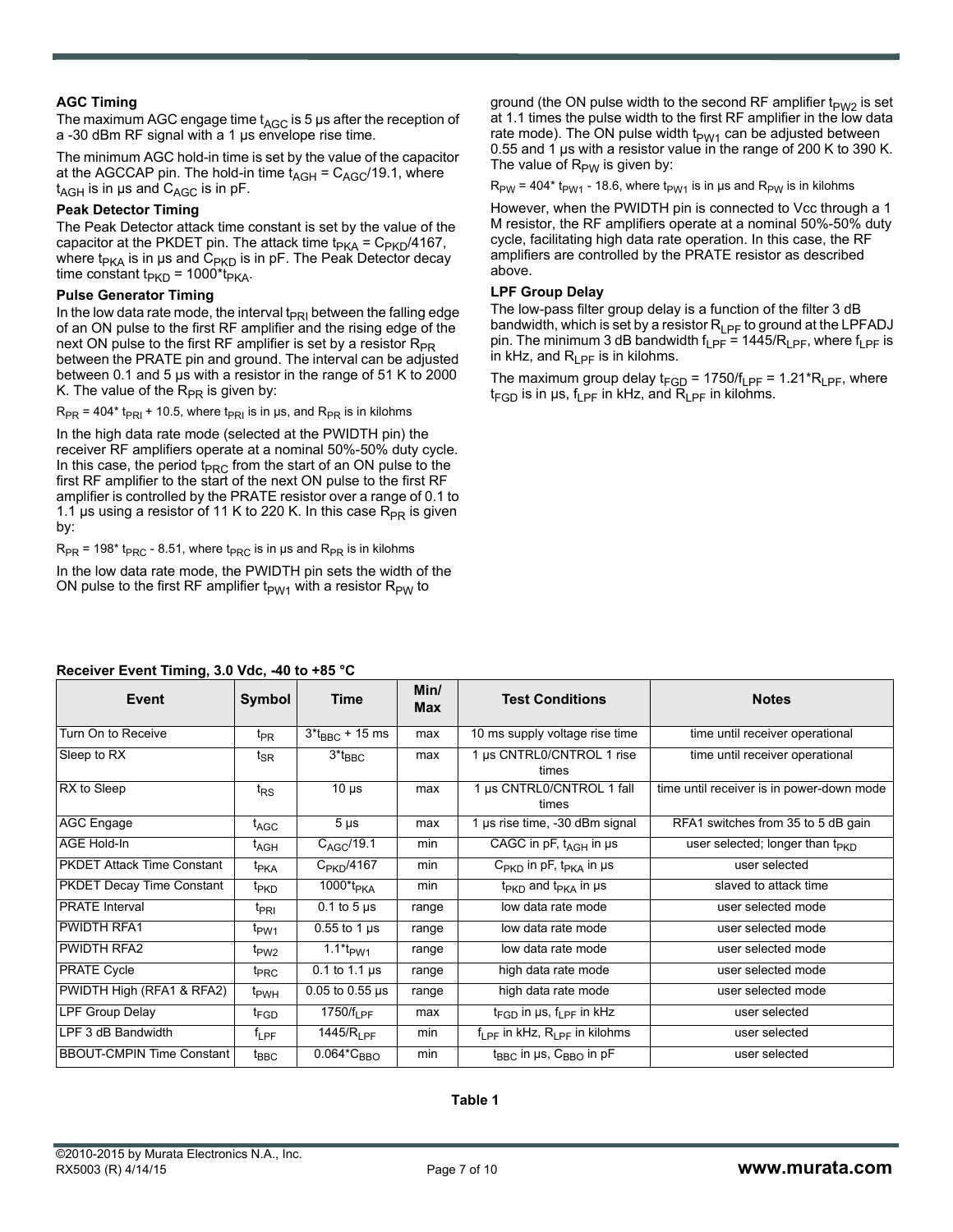#### **Pin Descriptions**

| Pin            | <b>Name</b>     | <b>Description</b>                                                                                                                                                                                                                                                                                                                                                                                                                                                                                                                                                                                                                                                                                                                                                                                                                                                                                                                                                                                                                                                                                                                                                                                                                                                                                                                                                                                                                                                                                                                                                                                                                                                                                                                                                                                                                                                                                                                                                                                                                                                                                                                                                                   |
|----------------|-----------------|--------------------------------------------------------------------------------------------------------------------------------------------------------------------------------------------------------------------------------------------------------------------------------------------------------------------------------------------------------------------------------------------------------------------------------------------------------------------------------------------------------------------------------------------------------------------------------------------------------------------------------------------------------------------------------------------------------------------------------------------------------------------------------------------------------------------------------------------------------------------------------------------------------------------------------------------------------------------------------------------------------------------------------------------------------------------------------------------------------------------------------------------------------------------------------------------------------------------------------------------------------------------------------------------------------------------------------------------------------------------------------------------------------------------------------------------------------------------------------------------------------------------------------------------------------------------------------------------------------------------------------------------------------------------------------------------------------------------------------------------------------------------------------------------------------------------------------------------------------------------------------------------------------------------------------------------------------------------------------------------------------------------------------------------------------------------------------------------------------------------------------------------------------------------------------------|
| $\mathbf{1}$   | GND1            | GND1 is the RF ground pin. GND2 and GND3 should be connected to GND1 by short, low-inductance traces.                                                                                                                                                                                                                                                                                                                                                                                                                                                                                                                                                                                                                                                                                                                                                                                                                                                                                                                                                                                                                                                                                                                                                                                                                                                                                                                                                                                                                                                                                                                                                                                                                                                                                                                                                                                                                                                                                                                                                                                                                                                                                |
| $\overline{2}$ | VCC1            | VCC1 is the positive supply voltage pin for the receiver base-band circuitry. VCC1 must be bypassed by an RF capacitor,<br>which may be shared with VCC2. See the description of VCC2 (Pin 16) for additional information.                                                                                                                                                                                                                                                                                                                                                                                                                                                                                                                                                                                                                                                                                                                                                                                                                                                                                                                                                                                                                                                                                                                                                                                                                                                                                                                                                                                                                                                                                                                                                                                                                                                                                                                                                                                                                                                                                                                                                           |
| 3              | <b>AGCCAP</b>   | This pin controls the AGC reset operation. A capacitor between this pin and ground sets the minimum time the AGC will hold-<br>in once it is engaged. The hold-in time is set to avoid AGC chattering. For a given hold-in time $t_{AGH}$ , the capacitor value C <sub>AGC</sub><br>is:<br>$C_{AGC}$ = 19.1* t <sub>AGH</sub> , where t <sub>AGH</sub> is in µs and $C_{AGC}$ is in pF<br>A ±10% ceramic capacitor should be used at this pin. The value of C <sub>AGC</sub> given above provides a hold-in time between t <sub>AGH</sub><br>and 2.65 <sup>*</sup> t <sub>AGH</sub> , depending on operating voltage, temperature, etc. The hold-in time is chosen to allow the AGC to ride<br>through the longest run of zero bits that can occur in a received data stream. The AGC hold-in time can be greater than the<br>peak detector decay time, as discussed below. However, the AGC hold-in time should not be set too long, or the receiver will<br>be slow in returning to full sensitivity once the AGC is engaged by noise or interference. The use of AGC is optional when<br>using OOK modulation with data pulses of at least 30 µs. AGC operation can be defeated by connecting this pin to Vcc.<br>Active or latched AGC operation is required for ASK modulation and/or for data pulses of less than 30 µs. The AGC can be<br>latched on once engaged by connecting a 150 K resistor between this pin and ground, instead of a capacitor. AGC operation<br>depends on a functioning peak detector, as discussed below. The AGC capacitor is discharged in the receiver power-down                                                                                                                                                                                                                                                                                                                                                                                                                                                                                                                                                                                 |
| 4              | <b>PKDET</b>    | (sleep) mode.<br>This pin controls the peak detector operation. A capacitor between this pin and ground sets the peak detector attack and<br>decay times, which have a fixed 1:1000 ratio. For most applications, these time constants should be coordinated with the<br>base-band time constant. For a given base-band capacitor $C_{\text{BBO}}$ , the capacitor value $C_{\text{PKD}}$ is:<br>$C_{\text{PKD}}$ = 0.33* $C_{\text{BBO}}$ , where $C_{\text{BBO}}$ and $C_{\text{PKD}}$ are in pF<br>A ±10% ceramic capacitor should be used at this pin. This time constant will vary between t <sub>PKA</sub> and 1.5 <sup>*</sup> t <sub>PKA</sub> with variations<br>in supply voltage, temperature, etc. The capacitor is driven from a 200 ohm "attack" source, and decays through a 200 K<br>load. The peak detector is used to drive the "dB-below-peak" data slicer and the AGC release function. The AGC hold-in time<br>can be extended beyond the peak detector decay time with the AGC capacitor, as discussed above. Where low data rates<br>and OOK modulation are used, the "dB-below-peak" data slicer and the AGC are optional. In this case, the PKDET pin and<br>the THLD2 pin can be left unconnected, and the AGC pin can be connected to Vcc to reduce the number of external compo-                                                                                                                                                                                                                                                                                                                                                                                                                                                                                                                                                                                                                                                                                                                                                                                                                                                                         |
| 5              | <b>BBOUT</b>    | nents needed. The peak detector capacitor is discharged in the receiver power-down (sleep) mode.<br>BBOUT is the receiver base-band output pin. This pin drives the CMPIN pin through a coupling capacitor C <sub>BBO</sub> for internal<br>data slicer operation. The time constant $t_{BBC}$ for this connection is:<br>$t_{BBC}$ = 0.064* $C_{BBO}$ , where $t_{BBC}$ is in µs and $C_{BBO}$ is in pF<br>A ±10% ceramic capacitor should be used between BBOUT and CMPIN. The time constant can vary between t <sub>BBC</sub> and<br>1.8*t <sub>BBC</sub> with variations in supply voltage, temperature, etc. The optimum time constant in a given circumstance will depend<br>on the data rate, data run length, and other factors as discussed in the ASH Transceiver Designer's Guide. A common criteria<br>is to set the time constant for no more than a 20% voltage droop during SP <sub>MAX</sub> . For this case:<br>$C_{BBO}$ = 70*SP <sub>MAX</sub> , where SP <sub>MAX</sub> is the maximum signal pulse width in us and C <sub>BBO</sub> is in pF<br>The output from this pin can also be used to drive an external data recovery process (DSP, etc.). The nominal output imped-<br>ance of this pin is 1 K. When the receiver RF amplifiers are operating at a 50%-50% duty cycle, the BBOUT signal changes<br>about 10 mV/dB, with a peak-to-peak signal level of up to 685 mV. For lower duty cycles, the mV/dB slope and peak-to-peak<br>signal level are proportionately less. The signal at BBOUT is riding on a 1.1 Vdc value that varies somewhat with supply volt-<br>age and temperature, so it should be coupled through a capacitor to an external load. A load impedance of 50 K to 500 K in<br>parallel with no more than 10 pF is recommended. When an external data recovery process is used with AGC, BBOUT must<br>be coupled to the external data recovery process and CMPIN by separate series coupling capacitors. The AGC reset function<br>is driven by the signal applied to CMPIN. When the receiver is in power-down (sleep) mode, the output impedance of this pin<br>becomes very high, preserving the charge on the coupling capacitor. |
| 6              | <b>CMPIN</b>    | This pin is the input to the internal data slicers. It is driven from BBOUT through a coupling capacitor. The input impedance of<br>this pin is 70 K to 100 K.                                                                                                                                                                                                                                                                                                                                                                                                                                                                                                                                                                                                                                                                                                                                                                                                                                                                                                                                                                                                                                                                                                                                                                                                                                                                                                                                                                                                                                                                                                                                                                                                                                                                                                                                                                                                                                                                                                                                                                                                                       |
| $\overline{7}$ | <b>RXDATA</b>   | RXDATA is the receiver data output pin. This pin will drive a 10 pF, 500 K parallel load. The peak current available from this<br>pin increases with the receiver low-pass filter cutoff frequency. In the power-down (sleep) mode, this pin becomes high<br>impedance. If required, a 1000 K pull-up or pull-down resistor can be used to establish a definite logic state when this pin is<br>high impedance. If a pull-up resistor is used, the positive supply end should be connected to a voltage no greater than Vcc +<br>200 mV.                                                                                                                                                                                                                                                                                                                                                                                                                                                                                                                                                                                                                                                                                                                                                                                                                                                                                                                                                                                                                                                                                                                                                                                                                                                                                                                                                                                                                                                                                                                                                                                                                                             |
| 8              | $\overline{NC}$ | This pin may be left unconnected or may be grounded.                                                                                                                                                                                                                                                                                                                                                                                                                                                                                                                                                                                                                                                                                                                                                                                                                                                                                                                                                                                                                                                                                                                                                                                                                                                                                                                                                                                                                                                                                                                                                                                                                                                                                                                                                                                                                                                                                                                                                                                                                                                                                                                                 |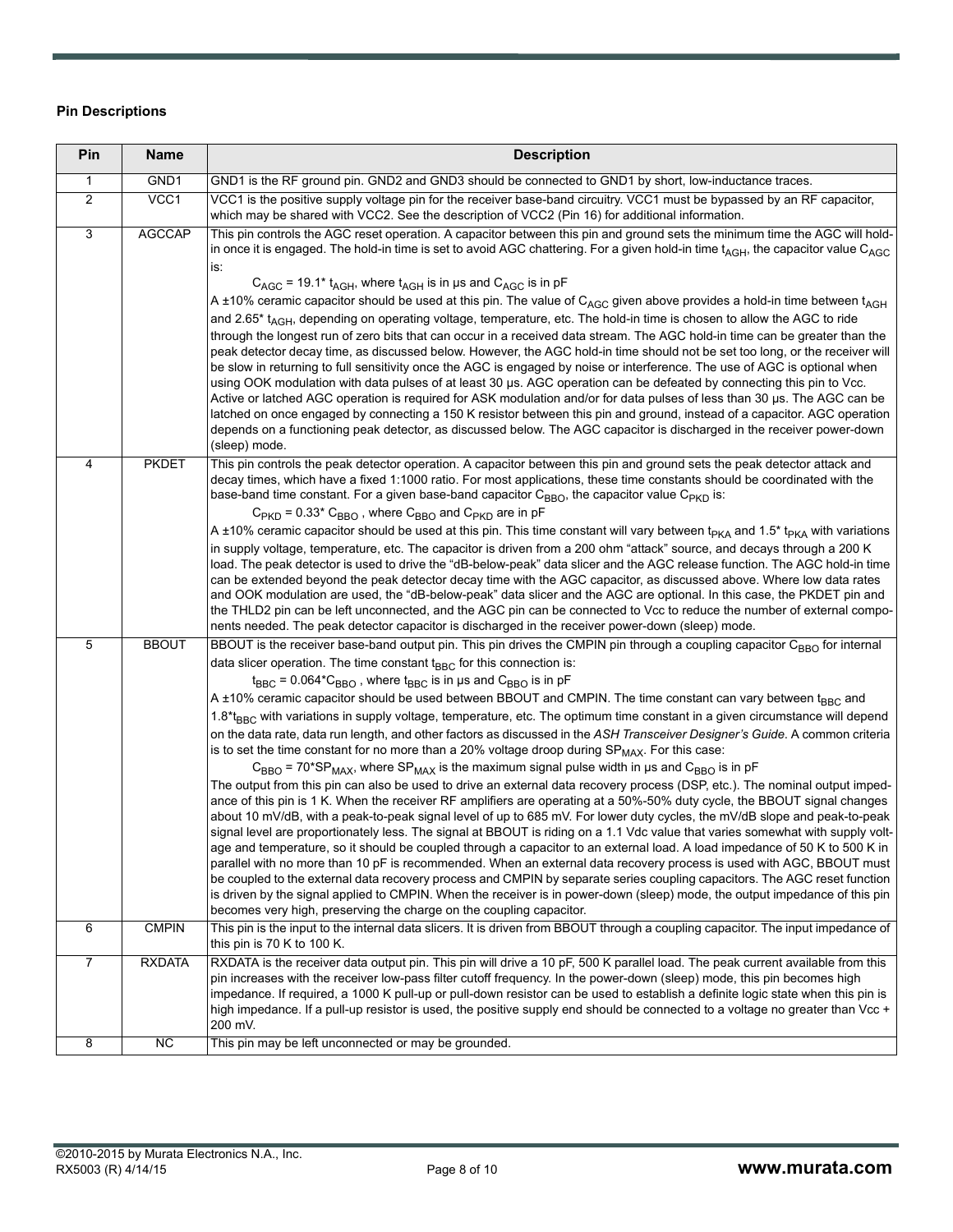| LPFADJ | This pin is the receiver low-pass filter bandwidth adjust. The filter bandwidth is set by a resistor $R_{\text{1p}}$ between this pin and |
|--------|-------------------------------------------------------------------------------------------------------------------------------------------|
|        | ground. The resistor value can range from 330 K to 820 ohms, providing a filter 3 dB bandwidth f <sub>L PF</sub> from 4.5 kHz to 1.8 MHz. |
|        | The resistor value is determined by:                                                                                                      |
|        | $R_{\text{I PF}}$ = 1445/ f <sub>l PF</sub> , where $R_{\text{I PF}}$ is in kilohms, and f <sub>l PF</sub> is in kHz                      |
|        | A ±5% resistor should be used to set the filter bandwidth. This will provide a 3 dB filter bandwidth between $f_{1PF}$ and 1.3* $f_{1PF}$ |
|        | with variations in supply voltage, temperature, etc. The filter provides a three-pole, 0.05 degree equiripple phase response.             |
|        | The peak drive current available from RXDATA increases in proportion to the filter bandwidth setting.                                     |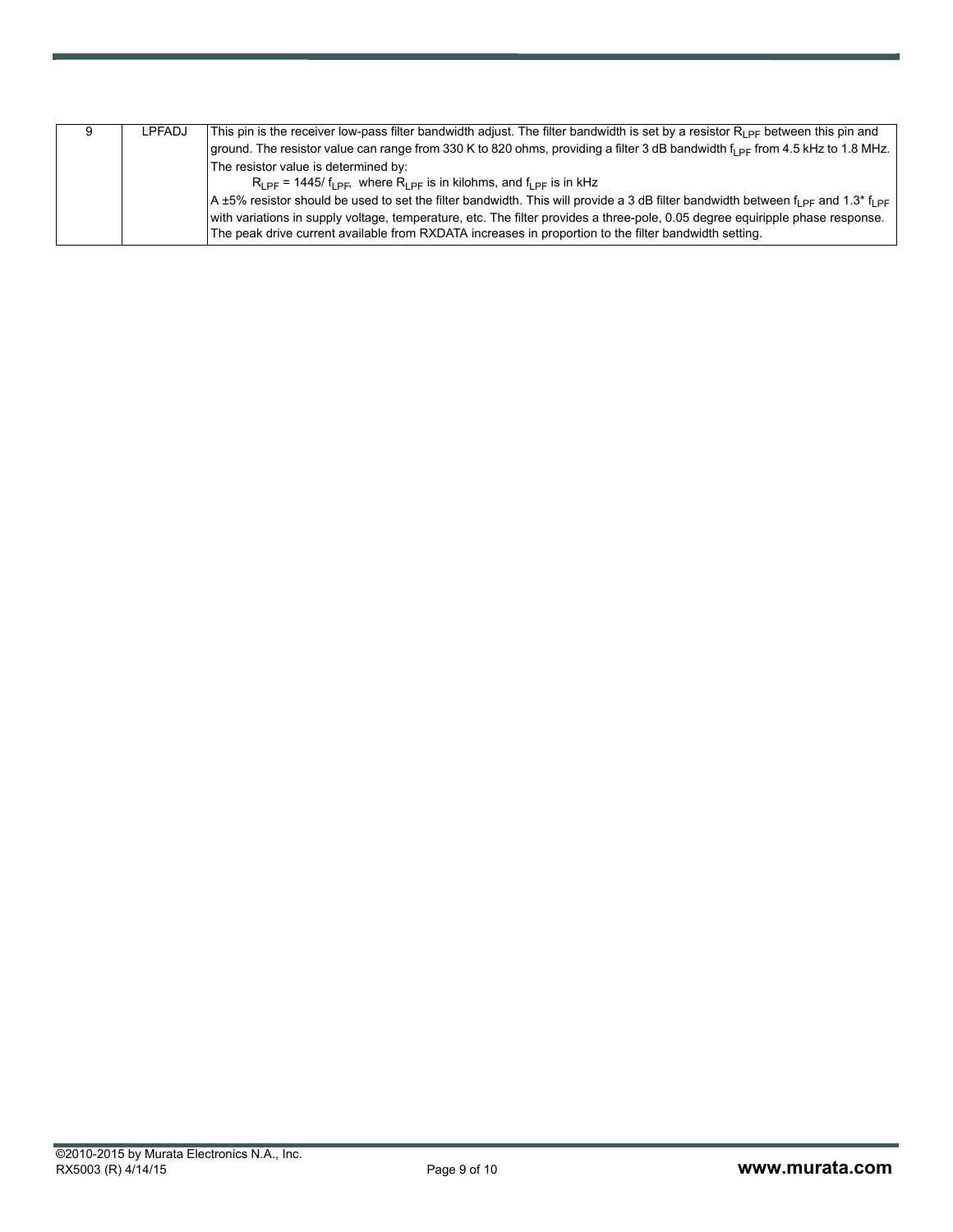| <b>Pin</b> | <b>Name</b>      | <b>Description</b>                                                                                                                                                                                                                                                                                                                                                                                                                                                                                                                                                                                                                                                                                                                                                                                                                                                                                                                                                |
|------------|------------------|-------------------------------------------------------------------------------------------------------------------------------------------------------------------------------------------------------------------------------------------------------------------------------------------------------------------------------------------------------------------------------------------------------------------------------------------------------------------------------------------------------------------------------------------------------------------------------------------------------------------------------------------------------------------------------------------------------------------------------------------------------------------------------------------------------------------------------------------------------------------------------------------------------------------------------------------------------------------|
| 10         | GND <sub>2</sub> | GND2 is an IC ground pin. It should be connected to GND1 by a short, low inductance trace.                                                                                                                                                                                                                                                                                                                                                                                                                                                                                                                                                                                                                                                                                                                                                                                                                                                                        |
| 11         | <b>RREF</b>      | RREF is the external reference resistor pin. A 100 K reference resistor is connected between this pin and ground. A ±1%<br>resistor tolerance is recommended. It is important to keep the total capacitance between ground, Vcc and this node to less<br>than 5 pF to maintain current source stability. If THLD1 and/or THDL2 are connected to RREF through resistor values less<br>that 1.5 K, their node capacitance must be added to the RREF node capacitance and the total should not exceed 5 pF.                                                                                                                                                                                                                                                                                                                                                                                                                                                          |
| 12         | THLD2            | THLD2 is the "dB-below-peak" data slicer (DS2) threshold adjust pin. The threshold is set by a 0 to 200 K resistor $R_{TH2}$<br>between this pin and RREF. Increasing the value of the resistor decreases the threshold below the peak detector value<br>(increases difference) from 0 to 120 mV. For most applications, this threshold should be set at 6 dB below peak, or 60 mV for<br>a 50%-50% RF amplifier duty cycle. The value of the THLD2 resistor is given by:<br>$RTH2$ = 1.67*V, where $RTH2$ is in kilohms and the threshold V is in mV<br>A ±1% resistor tolerance is recommended for the THLD2 resistor. Leaving the THLD2 pin open disables the dB-below-peak<br>data slicer operation.                                                                                                                                                                                                                                                          |
| 13         | THLD1            | The THLD1 pin sets the threshold for the standard data slicer (DS1) through a resistor $R_{TH1}$ to RREF. The threshold is<br>increased by increasing the resistor value. Connecting this pin directly to RREF provides zero threshold. The value of the<br>resistor depends on whether THLD2 is used. For the case that THLD2 is not used, the acceptable range for the resistor is 0<br>to 100 K, providing a THLD1 range of 0 to 90 mV. The resistor value is given by:<br>$RTH1 = 1.11*V$ , where $RTH1$ is in kilohms and the threshold V is in mV<br>For the case that THLD2 is used, the acceptable range for the THLD1 resistor is 0 to 200 K, again providing a THLD1 range<br>of 0 to 90 mV. The resistor value is given by:<br>$RTH1$ = 2.22*V, where $RTH1$ is in kilohms and the threshold V is in mV<br>A ±1% resistor tolerance is recommended for the THLD1 resistor. Note that a non-zero DS1 threshold is required for proper<br>AGC operation. |



#### **Note: Specifications subject to change without notice.**